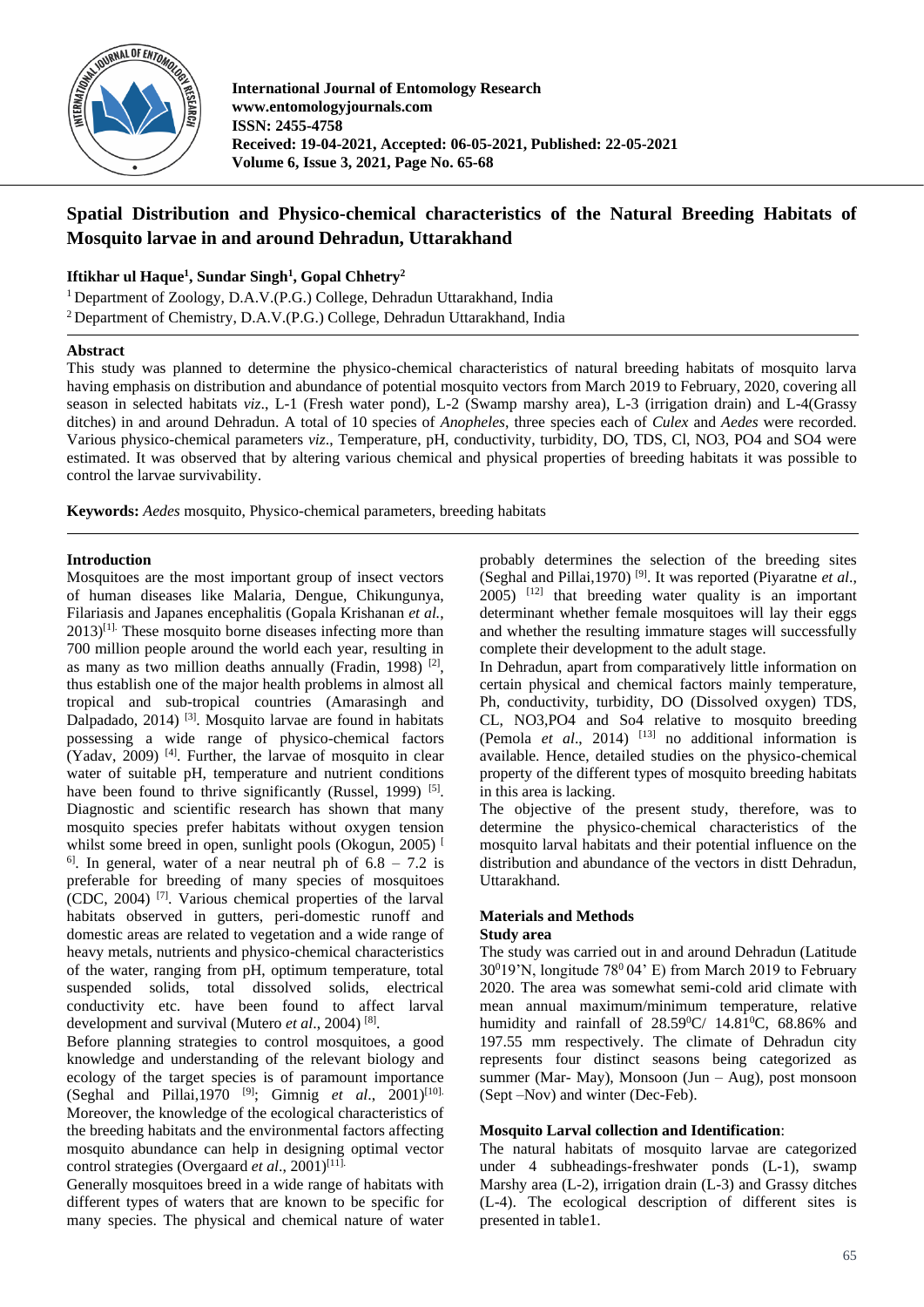Sampling was done between 0800 h and 1000h, using a standard 300 ml capacity dipper with a long handle(WHO,  $1975$ <sup>[14].</sup> Water collected by dippers was emptied into a white enamel sorting tray, which was subsequently sorted out for mosquito larvae. Then the larva were transferred into a bowl and kept in cages to emerge into adults. The emerged adult mosquitoes were identified using morphological characteristics to genus level using standard keys and catalogues (Barruad, 1934, Harbach, 1985 and Nagpal and Sharma, 1995)<sup>[15, 16, 17]</sup>. The abundance of each type of mosquito larvae was determined as the mean frequency of occurrence per 100 dips (Teklu et al., 2010)<sup>[18]</sup>.

**Table 1:** Different habitats of location selected in Dehradun.

| <b>Habitat Type</b>         | <b>Description</b>                                                                                                                        |
|-----------------------------|-------------------------------------------------------------------------------------------------------------------------------------------|
| L-1 (Fresh water Pond)      | Stagnant water with high transparency, less amount of algal bloom, water perennially present.                                             |
| L-2 (Swamp marshy<br>areas) | Semitransparent and stagnant water, presence of small pits, algal bloom present, water body perennial.                                    |
| L-3 (Irrigation drains)     | Flowing water type, water turbid and floating phytoplankton present, water accumulate in small blocks of mud can<br>be found perennially. |
| L-4 (grassy ditches)        | Water quality slightly turbid, stagnant, grassy outline, temporary water body.                                                            |

#### **Collection and fixing of water samples**:

Water samples for physic-chemical analysis were collected concurrently with larvae from selected four habitat types (L-1 to L-4), using 500 ml capacity plastic wide mouth specimens bottles and immediately placed in a lightproof insulated box containing ice and transported to the laboratory for analysis (APHA, 2005)<sup>[19]</sup>. However, water temperature was determined at the sites during larval collection, using ordinary mercury thermometer. The physical features of water were recorded by observations, while the depth of water was calculated using measuring stick.

#### **Physico-chemical analysis of water samples**:

Water samples were analyzed for the physico-chemical parameters: pH, conductivity, turbidity(in nephrometric turbidity unit, NTU), dissolved oxygen (DO, mg/L), total dissolved solids (TDS, mg/l), concentration of chloride, nitrates, Phosphates and Sulphate using standard methods as described by APHA  $(2005)^{[19]}$ .

#### **Results**:

#### **Physical parameters of the selected sites**:

Four sites were selected for the present study, their physical feature have been shown in table 1. At H-1 habitats, representing fresh water ponds, the sites were Sahaspur and Selaqui where water was found to be permanently present

H-2 habitats representing swamp marshy areas were found at Mothorawala and Asan region. At mothorawala, there were stagnant water bodies, however at Asan wetland, the water was slowly moving.

H-3 habitats represents Ranipokhari and Lacchiwala, which included irrigational drains, where water was found perennially, water was slowly moving, turbidity being high. H-4 Habitats represented by Sahastradhara and Doiwala, it includes grassy ditches, in permanent river is present in both locality.

#### **Occurrence of mosquito larvae**

In the present study a total of 2127 mosquito larvae were collected, out of them *Anopheles* forms highest percentage (75.60%) followed by *Aedes* (18.05%) and then *Culex* (6.35%). Table 2. Among three genera *Anopheles*  accounted the highest abundance of 211 during post monsoon period at L -4 habitat (grassy ditches areas) while *Aedes* registered highest value of 45 at L -3 during post monsoon period where large amount of water accumulate after rainfall occurs and *Culex* were recorded highest at same L-2 site during post monsoon period.

Among *Anopheles* mosquitoes a total of 1608 immatures forms were found belonging to10 species *viz*., *An. culicifacies, An, subpictus, An. stephensi, An. annularis, An fluviatilis, An aconitus, An. maculatus, An. vagus, An. splendidus* and *An. gigas* and *An.* stephensi showed highest contribution (13.18%) followed by *An. annularis, An. subpictus, An aconitus* and so on. Among *Culex* three species were obtained as larval forms *viz*., *Culex quinquefasciatus, Cx vishuni* and *Cx. mimeticus*. Species *Cx. quinquesfasciatus* were very common in all the habitats. During the immature mosquito survey, a total of three species of *Aedes viz*., *Aedes aegypti, Ae. albopictus* and *Ae. vittatus* were found as common species.

#### **Physico-chemical conditions of breeding Habitats**:

Physico-chemical parameters of breeding habitats of mosquitoes in and around Dehradun during pre- monsoon, Monsoon and Post-monsoon are shown in Table 3 The water temperature was found to be the highest  $(26.0 \degree C)$  at L-2 Habitat (swamp marshy area) during Monsoon season while lowest  $(18.0^{\circ}C)$  being at L-1 Habitat (Fresh water pond) during pre-monsoon season. Water pH was recorded highest 7.8 at L-1 habitat (fresh water pond) during postmonsoon season while the lowest was recorded at L-1 habitats in pre-monsoon with a value of 6.7. Highest value (1745 µs/cm) of conductivity was observed at L-1 habitat during pre monsoon season and lowest(1350 µs/cm) at L-2 habitat, at L-3 habitat during post monsoon season recorded the highest turbidity (10.5) and whereas at L-1 habitat during pre- monsoon season recorded had the lowest (3.5), Dissolve oxygen(DO) was recorded highest in L-2 Habitat $(5.4)$  in pre monsoon season and lowest in L-2 habitat (4.2), maximum TDS was found in the monsoon season at L-1 habitat (1115) and minimum at L-2 habitat during pre monsoon season. Chloride concentration was found to be highest at monsoon season (98) in L-1 habitat in monsoon season and lowest (76) at L-2 habitat in pre monsoon season. Nitrate concentration was recorded highest (0.08) in L-4 locality and lowest (0.03) in L-3 locality during pre-monsoon season. Highest concentration (0.45) was found in L-3 locality during premonsoon season while lowest value (0.15)in L-3 locality during monsoon season. Similarly, the highest value of SO4 was found highest (41.0) at L-1 locality during premonsoon and lowest (30.0) at L-2 locality during Monsoon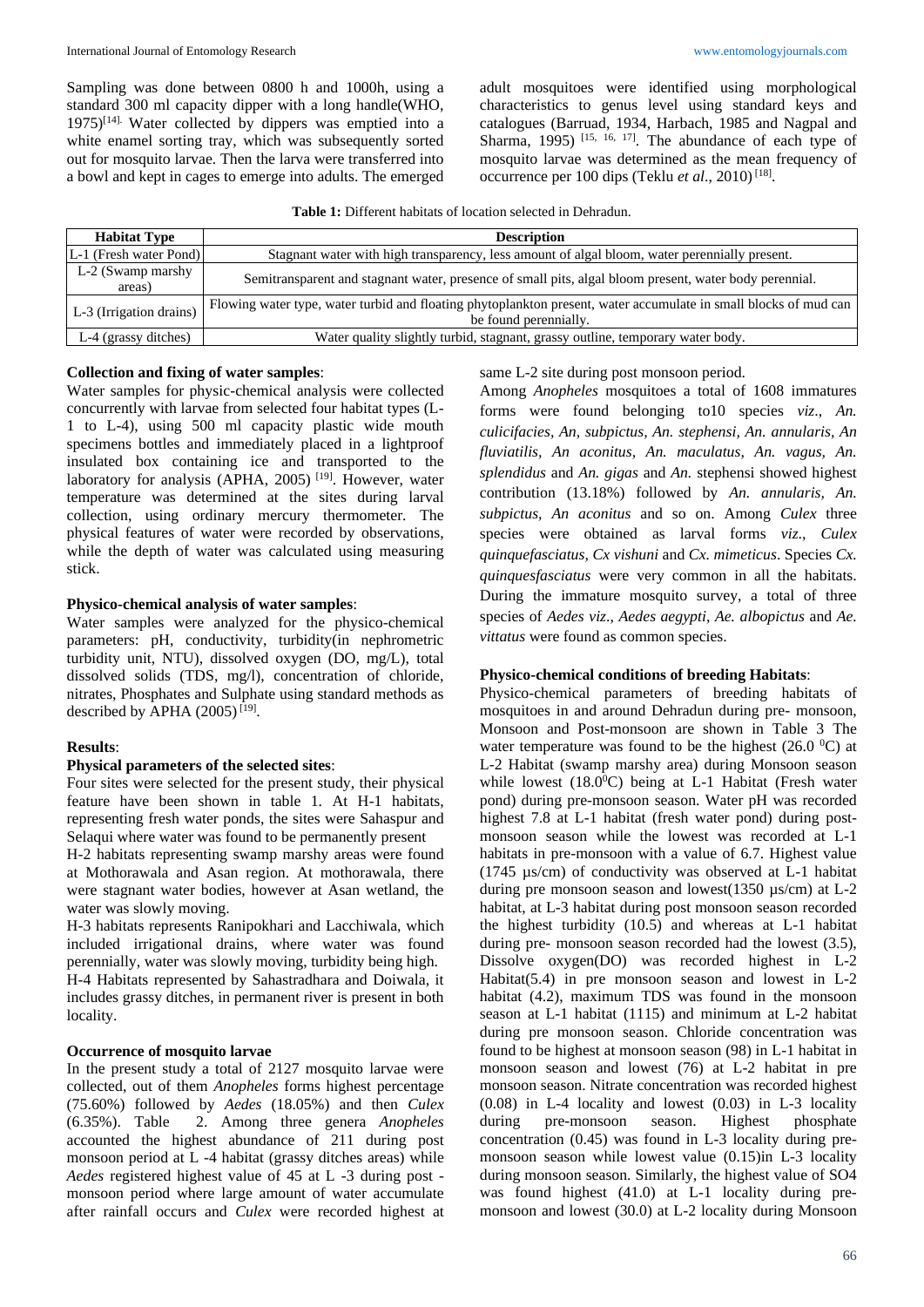season.

**Table 2:** Distribution and composition of the mosquito larvae in selected sites in Dehradun from March, 2018 to February, 2019.

|                      |                | Pre- monsoon   |    |    | <b>Monsoon</b> |                |    |    | Post -Monsoon |                   |         |     |
|----------------------|----------------|----------------|----|----|----------------|----------------|----|----|---------------|-------------------|---------|-----|
| <b>Species</b>       |                |                |    | ЗI | 4L-            | $1L-2L-3L-4L-$ |    |    |               | $1 \mathsf{L}$ -2 | $L - 3$ | 4-, |
| An. culicifacies     | Обl            | 04             | 06 | 07 | 14             | 15             | 18 | 16 | 22            | 21                | 26      | 24  |
| An. subpictus        | 08             | 06             | 10 | 08 | 15             | 18             | 20 | 22 | 26            | 22                | 25      | 28  |
| An. stephensi        | 06             | 08             | 08 | 08 | 16             | 20             | 18 | 20 | 28            | 24                | 26      | 30  |
| An. annularis        | 08             | 10             | 12 | 11 | 13             | 15             | 18 | 22 | 24            | 22                | 26      | 28  |
| An. fluviatilis      | 04             | 08             | 10 | 11 | 14             | 12             | 14 | 18 | 24            | 23                | 25      | 27  |
| An. aconitus         | 06             | 08             | 12 | 12 | 15             | 14             | 15 | 20 | 22            | 24                | 26      | 24  |
| An. maculatus        | 10             | 12             | 10 | 12 | 12             | 10             | 12 | 12 | 14            | 16                | 18      | 20  |
| An vagus             |                | 05             | 03 | 06 | 08             | 10             | 08 | 06 | 12            | 14                | 12      | 12  |
| An. splendidus       | 03             | $\overline{a}$ | 04 | 06 | 06             | 08             | 08 | 06 | 10            | 12                | 10      | 12  |
| An. gigas            | $\overline{a}$ | 06             | 06 | 04 | 06             | 08             | 08 | 07 | 08            | 08                | 06      | 06  |
| Aedes aegypti        | 10             | 12             | 12 | 14 | 14             | 14             | 18 | 18 | 20            | 24                | 22      | 20  |
| Ae. albopictus       | $\overline{a}$ | 10             | 10 | 08 | 08             | 10             | 07 | 06 | 12            | 10                | 12      | 12  |
| Ae. vittatus         | 02             | 04             | 04 | 06 | 05             | 08             | 06 | 07 | 08            | 10                | 11      | 10  |
| Cx. quinquefasciatus | 02             | 02             | 04 | 04 | 02             | 03             | 03 | 03 | 04            | 06                | 08      | 08  |
| Cx. vishuni          | 02             | 02             | 03 | 02 | 02             | 02             | 04 | 05 | 06            | 08                | 06      | 06  |
| Cx. mimeticus        |                | 02             | 03 | 02 | 03             | 02             | 03 | 04 | 05            | 06                | 04      | 04  |

**Table 3:** The Physico-chemical parameters of mosquito larval habitats.

| <b>Parameter</b>        |     | <b>Pre-Monsoon</b> |     |            |          | <b>Monsoon</b>           |     |     | <b>Post-Monsoon</b> |                                                 |          |                                                             |  |
|-------------------------|-----|--------------------|-----|------------|----------|--------------------------|-----|-----|---------------------|-------------------------------------------------|----------|-------------------------------------------------------------|--|
| S                       |     |                    |     |            |          |                          |     |     |                     | L-1 L-2 L-3 L-4 L-1 L-2 L-3 L-4 L-1 L-2 L-3 L-4 |          |                                                             |  |
| Water<br>Temp.          |     |                    |     |            |          |                          |     |     |                     |                                                 |          | 18.0 21.0 20.5 19.8 25.6 26.0 25.2 24.4 21.0 22.0 21.0 23.0 |  |
| PH                      | 6.7 | 6.9                | 7.1 | 6.8        | 7.4      | 7.3                      | 7.5 | 7.3 | 7.8                 | 7.4                                             | 7.3      | 7.2                                                         |  |
| Conductivi              |     | 1741167            |     |            |          |                          |     |     |                     | 164 169 145 135 137 136 165 151 155 157         |          |                                                             |  |
| ty $\mu$ s/cm           | 5   | 5                  | 5   | 5          | 0        | 0                        | 5   | 0   | 0                   | 0                                               |          | 5                                                           |  |
| Turbidity<br><b>NTU</b> | 3.5 | 2.0                | 4.0 | 3.8        | 7.5      | 6.5                      | 7.5 | 6.6 | 8.0                 |                                                 | 9.5 10.5 | 9.8                                                         |  |
| $DO$ mg/l               | 5.0 | 5.4                | 4.6 | 4.8        | 4.8      | 4.2                      | 5.2 | 5.0 | 4.8                 | 4.5                                             | 5.2      | 4.8                                                         |  |
| TDS mg/l                |     | 916 852 892 870    |     |            | 111<br>5 | 108<br>$\mathbf{\Omega}$ | 980 | 0   | 103 108             | 965                                             | 968      | 972                                                         |  |
| $Cl$ mg/l               | 86  | 76                 | 82  | 78         | 98       | 88                       | 91  | 94  | 91                  | 88                                              | 91       | 92                                                          |  |
| $NO3$ mg/l              |     |                    |     |            |          |                          |     |     |                     |                                                 |          | 0.040.070.030.050.050.040.060.080.040.050.040.04            |  |
| $PO4$ mg/l              |     |                    |     |            |          |                          |     |     |                     |                                                 |          | 0.45 0.37 0.45 0.42 0.42 0.26 0.15 0.22 0.28 0.32 0.31 0.32 |  |
| $SO4$ mg/l              | 41  | 38                 |     | 37 37.5 38 |          | 30                       | 36  | 34  | 38                  | 36                                              | 38       | 37                                                          |  |

## **Discussion**

For effective vector control measures the water ecology is essential, including the physical, biological and chemical properties of water as well as mosquito breeding sites and also larval habitat preferences (Olayemi et al., 2010)<sup>[20]</sup>. The different breeding habitats in selected areas in and around Dehradun showed difference in their physicochemical characteristics. Most larvae are filter feeders ingesting anything smaller than about 10 microns by vibrating their mouth brushes and sweeping in particulate matter and small organisms from surrounding water (Sanford *et al.*, 2005)<sup>[21]</sup>.

Mosquito immature stages are poikilothermic and therefore, their activity depends to a large extent on the temperature of the water they inhabit. Apart from the other factors like concentration of various nutrients and minerals, temperature is the main factor that affects the development and growth of mosquito larvae (White, 1974)<sup>[22]</sup>. In general, an increase in water temperature will result in faster development of aquatic stages, but will decrease the size of the emerging adults (Bayoh and Lindsay,  $2003$ )<sup>[23]</sup> and at higher temperature fewer adults are produced due to increased mortality (Bayoh and Lindsay, 2004)<sup>[24]</sup>. WHO (1975)<sup>[14]</sup>

stated that the average optimum temperature for development of most mosquito species is around  $25-27^{\circ}$ C. Temperature of the study ranged between  $20-26^{\circ}$ C, this temperature is best for breeding of most mosquitoes species *viz*, *Anopheles, Culex* and *Aedes* in the tropics (Bradley and Kutz,  $2006$ <sup>[25]</sup>. In the present study pH ranged of 6.7 - 7.8 was found favourable for mosquito breeding, showing resemblance with finding on mosquito breeding in rock pools (Adebote *et al.*, 2008) <sup>[26]</sup>. MacGregor (1927) <sup>[27]</sup> recorded acidophile and alkalinophile mosquiro larval species, like in the present study. Ph of the water was found to vary with the types of habitat. Mosquito larvae grow optimum in water of near neutral ph 6.8 to 7.2 (Chatterjee *et al*., 2015) [28] . Since this ph weakens the egg shells for emerging of the first larval instar (Okogun *et al.*, 2005)<sup>[29]</sup>. As suggested by report from Nigeria, a ph of 7.4 was found to be ideal for *Aedes* mosquitoes ( Adebote *et al*., 2006 [30] ; Afolabi et al., 2010)<sup>[31]</sup>.

Conductivity ranged between 850 µS/cm to1020 µS/cm. The presence of oxygen in water is a positive sign for growth, while its absence is signal of sever pollution. In the present study DO ranged from 4.5 mg/l - 6.0 mg/l breeding waters of *Aedes* showed higher oxygen content than those of *Culex* and *Anopheles* (Seghal and Pillai, 1970) [9] . Additionally, a low DO requirement of an aquatic habitat is an indirect reflection of lower concentration of TDS which in its respective higher concentration could reduce transparency and increase oxygen deficiency (Nayaka, 2018) [32] . In the present study in turbid breeding sites, culicine larvae were much more likely to present whereas *Anopheles* larvae were much more likely very less (Sattler *et al*., 2005) [33] .

Conclusively, based on the study, selected physic- chemical parameters like temperature, ph and DO were found to vary significantly with mosquito larvae abundance.

As mosquitoes are cold blooded therefore their actively depends on a large extent on the temperature of the water they inhabit. Besides nutrition, temperature is the main factor that affects the development and growth of mosquito larvae. It was observed that by altering various chemical and physical properties of breeding habitats it was possible to control the larval survivability.

## **Acknowledgements**

Authors are thankful to Council for Scientific and industrial Research (CSIR), New Delhi for financial support. Thanks are also due to Principal and Head of Zoology Deptt, D.A.V.(P.G.) College, Dehradun for providing Adequate laboratory Facilities.

#### **References**

- 1. Gopalakrishnan R, Das M, Baruah I, Veer V, Dutta P. Physico-chemical characteristics of habitats in relation to the density of container- breeding mosquitoes in Asom, India. J. Vector Borne Dis,2013:50:215-219.
- 2. Fradin MS. Mosquitoes and mosquito repellents; a culician's guide. Ann Intern Med, 1998:128(11):31-40.
- 3. Amarasingh LD, Dalpadado DR. Vector mosquito diversity and habitat variations in a semi urbanized area of Kelaniya in Sri Lanka. Int J Entomol Res,2014:2(1):15-21.
- 4. Yadav P. Factors affecting mosquito populations in created wetlands, thesis. EnvSc Grad Prog Ohio State University, 2009, 1-43.